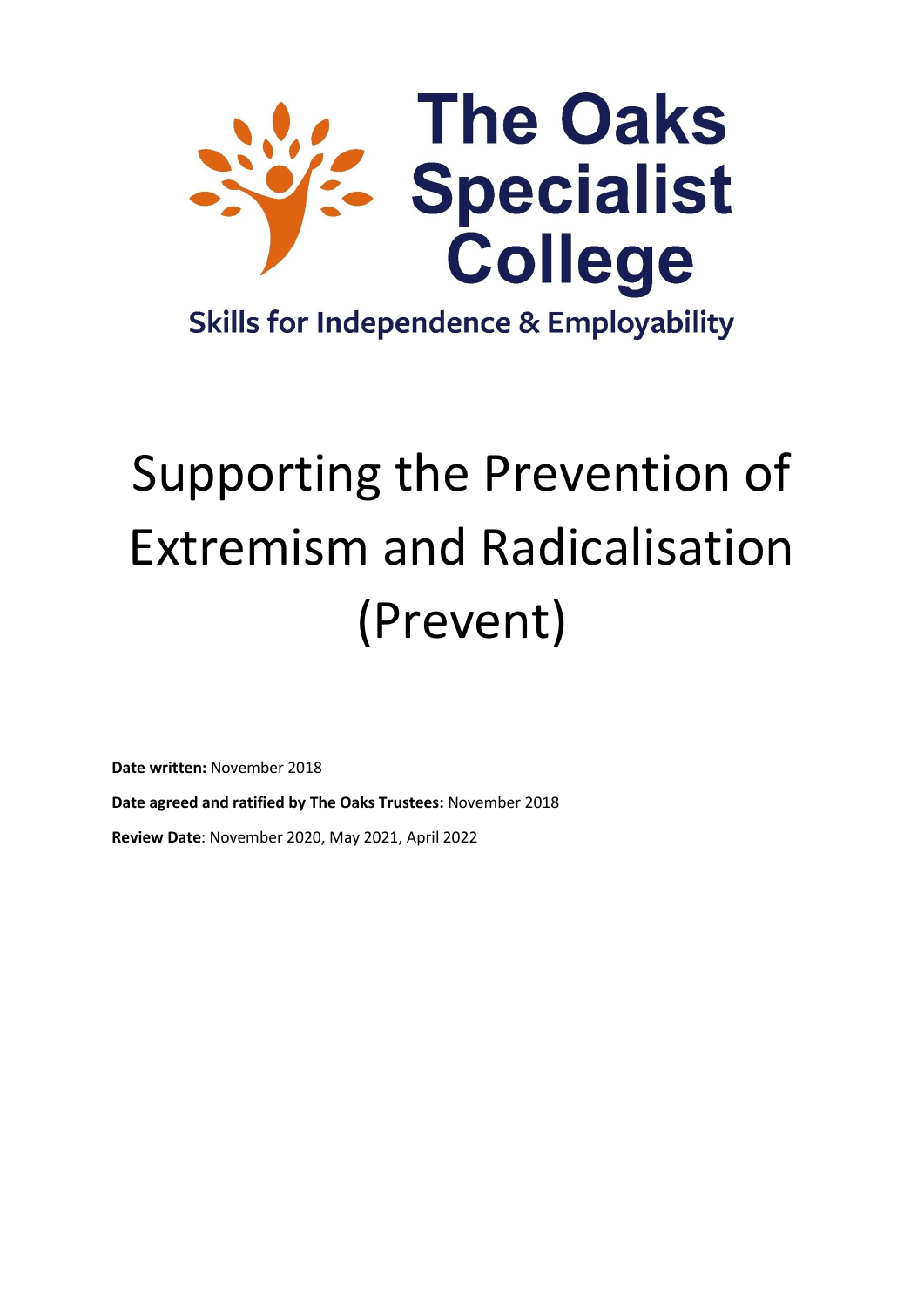Policy Statement

The Oaks is committed to providing a supportive and inclusive learning environment in which individuals can reach their potential.

This policy is designed to provide a clear framework to structure and inform our response to safeguarding concerns for those learners who may be vulnerable to the messages of extremism. This Policy should be read in conjunction with The Oaks' Safeguarding Policy.

In addition, it provides details of the local inter agency process and expectations in identifying appropriate interventions based on the threshold of need and intervention model and the Channel process (see below).

The College's approach to the Prevention of Extremism and Radicalisation (Prevent) will focus on:

- Safeguarding all learners and staff from exposure to circumstances that exacerbate the risk of radicalisation
- The education of all learners and staff regarding the risk and nature of radicalisation
- The provision of information and resources that support awareness raising
- Liaising and communication with relevant local and national agencies that support the Prevent agenda including the Prevent Duty Delivery Board
- Promotion of the support mechanisms available should a learner or staff member have concerns relevant to terrorist and extremist activity

#### **Scope**

This policy refers to any activity or risk of activity that would be categorised as promoting radicalisation or extremism. Radicalisation is defined as the process by which people come to support terrorism and extremism and, in some cases, to then participate in terrorist groups.

Extremism is vocal or active opposition to fundamental British values, including democracy, the rule of law, individual liberty and mutual respect and tolerance of different faiths and beliefs. We also include in our definition of extremism calls for the death of members of our armed forces, whether in this country or overseas.

CONTEST, The United Kingdom's Strategy for Countering Terrorism was updated in June 2018 on the back of an increased risk to terror in the United Kingdom following a series of attacks escalating in 2017. There is a legal duty on certain bodies in the exercise of their functions, to have "due regard to the need to prevent people from being drawn into terrorism". Authorities subject to the provisions must have regard to this guidance and the Prevent Duty when carrying out their business. There is a statutory responsibility for education providers as detailed above.

Prevent is 1 of the 4 elements of 'CONTEST', the government's counter-terrorism strategy. The 4 elements are: Prevent, Pursue, Protect, Prepare. It aims to stop people becoming terrorists or supporting terrorism.

# **Rationale**

The current threat from terrorism and extremism in the United Kingdom is real and severe and can involve the exploitation of vulnerable people, including children and young people. The country is on high alert of imminent attack, although the south-east region remains a relatively low risk area. Complacency must not set in.

The Prevent Strategy has three specific strategic objectives:

- Respond to the ideological challenge of terrorism and the threat we face from those who promote it
- Prevent people from being drawn into terrorism and ensure that they are given appropriate advice and support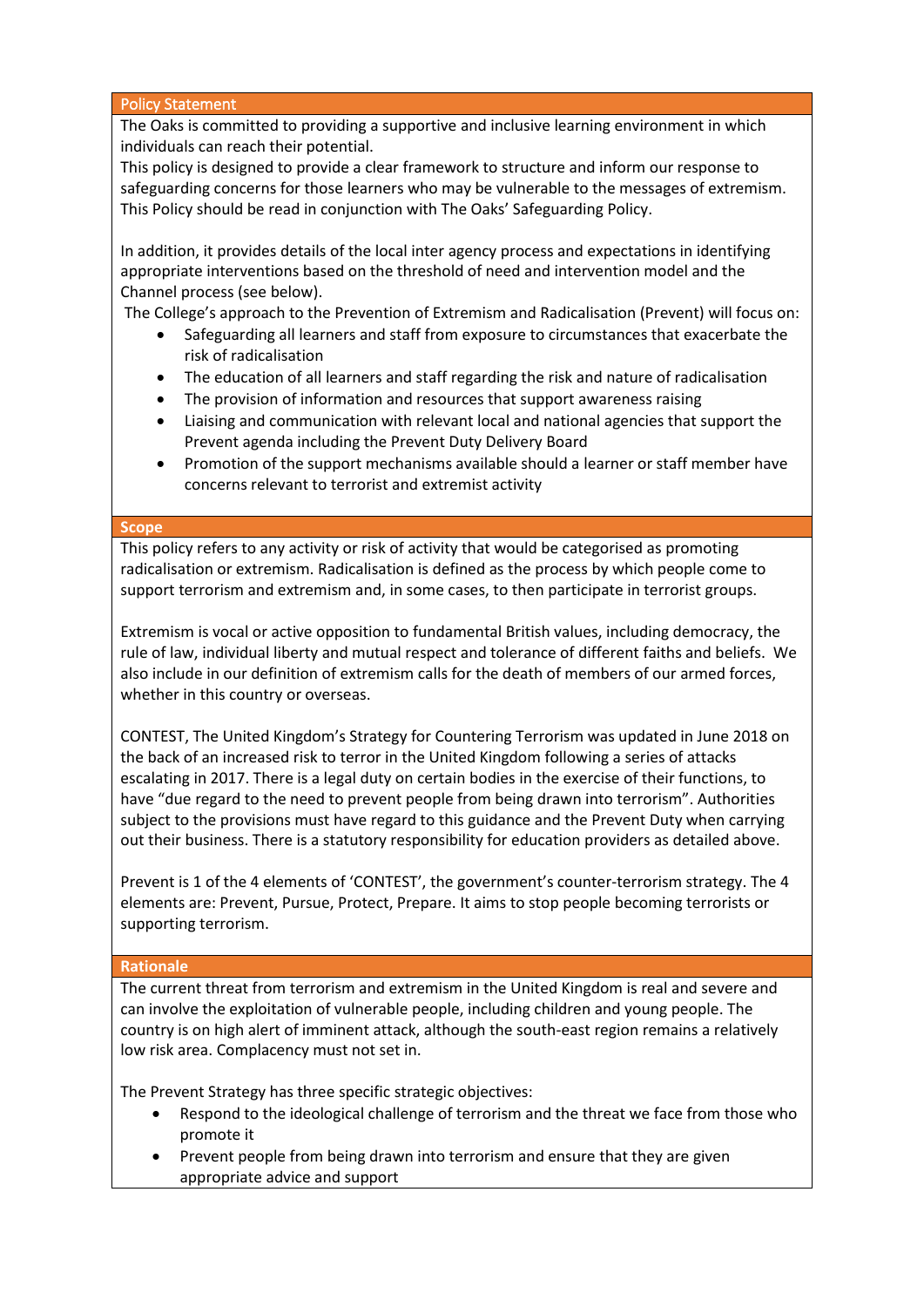• Work with sectors and institutions where there are risks of radicalisation that we need to address

# **National Guidance and Strategies**

Prevent is a key part of the Government's strategy to stop people becoming terrorists or supporting terrorism. Early intervention is at the heart of Prevent in diverting people away from being drawn into terrorist activity. Prevent happens before any criminal activity takes place. It is about recognising, supporting and protecting people who might be susceptible to radicalisation. The Prevent strategy objectives are:

**Ideology:** - Respond to the ideological challenge of terrorism and the threat we face from those who promote it.

**Individuals:** - Prevent people from being drawn into terrorism and ensure that they are given appropriate advice and support

**Institutions:** - Work with sectors and institutions where there are risks of radicalisation which we need to address.

There is an important role for further education colleges in helping to prevent people being drawn into terrorism, which includes not just violent extremism but also non-violent extremism, which can create an atmosphere conducive to terrorism and can popularise views which terrorists exploit. It is a condition of funding that all further education and independent training providers must comply with relevant legislation and any statutory responsibilities associated with the delivery of education and safeguarding of learners. It is important to realise that the risk of radicalisation in institutions does not just come from external speakers. Radicalised students can also act as a focal point for further radicalisation through personal contact with fellow students and through their social media activity. Where radicalisation happens off campus, the learner concerned may well share his or her issues with other learners. Changes in behaviour and outlook may be visible to staff.

Keeping Children Safe in Education, September 2018 introduces the concept of contextualised safeguarding, where it is important for staff to understand the environment and external factors that could influence or have a negative impact on an individual. This could involve exposure to extreme far right-wing groups, those extreme groups that oppose British values, extreme religious ideologies or fanatics such as animal activist groups.

The Revised Prevent duty guidance for England and Wales sets out in paragraphs 57 to 76 the four themes schools and colleges should focus on. These are: Risk assessment, Staff Development and training, working in partnership and IT policies.

All schools and colleges are subject to a duty under section 26 of the counter terrorism and security act 2015. (The CTSA 2015).

<https://www.gov.uk/government/publications/prevent-duty-guidance>

# **British Values**

British values of democracy, rule of law, liberty and respect and tolerance of different faiths and beliefs are promoted at College to counter extreme ideologies.

# Run Hide Tell

To ensure learners and staff know how to keep themselves safe if caught up in a terror attack. The government campaign Run, Hide and Tell will be promoted to staff and learners.

#### **Purpose and Objectives**

The College aims to guide our learners to understand others, to promote common values, value diversity, to promote awareness of human rights and of the responsibility to uphold and defend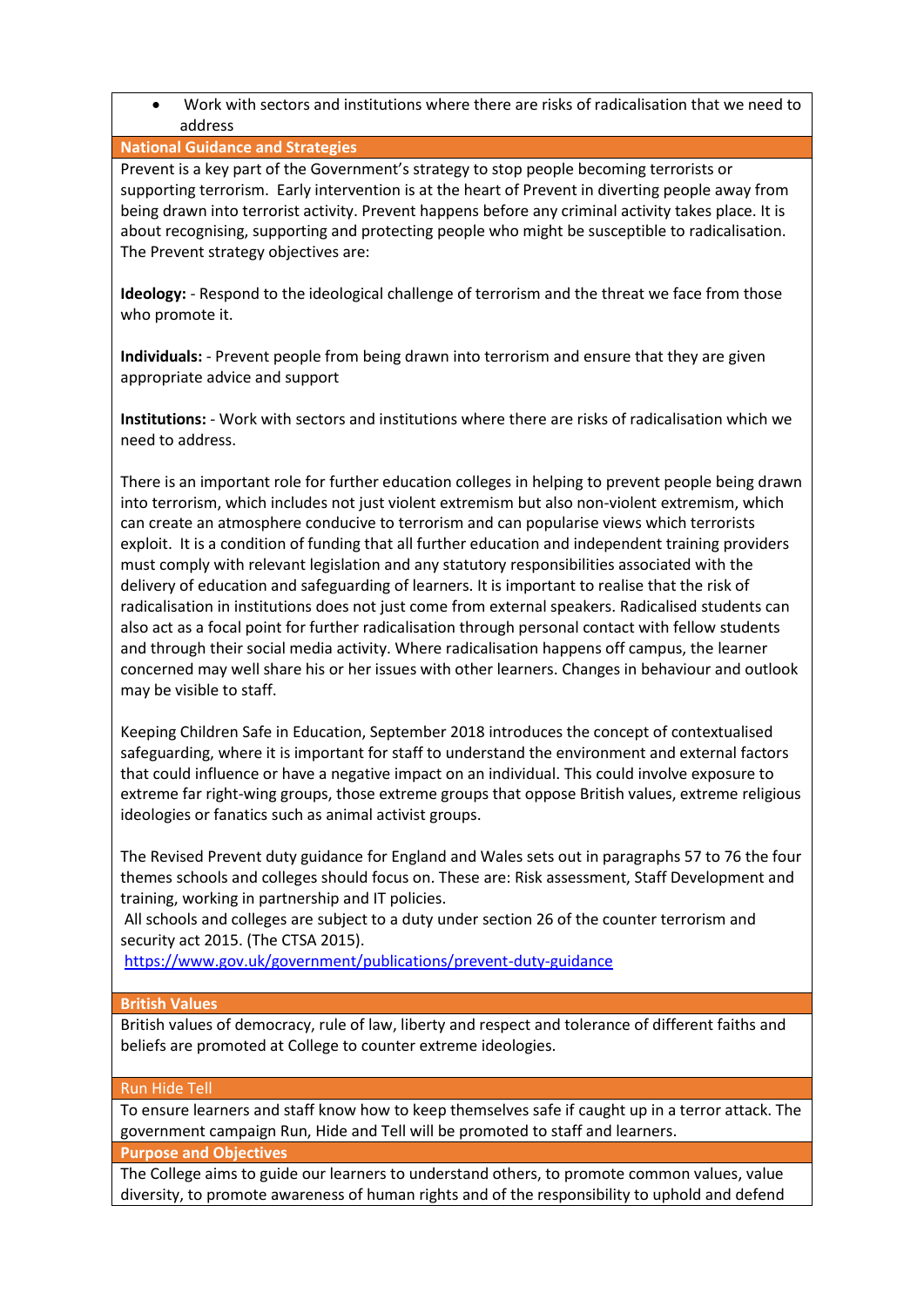them, and to develop the skills of participation and responsible action. We take seriously our key role in preparing all our young people for life in modern Britain and supporting and upholding British values.

We aim to encourage working towards a society with a common vision and sense of belonging by all. Communities; a society in which the diversity of people's backgrounds and circumstances is appreciated and valued; a society in which similar life opportunities are available to all; and a society in which strong and positive relationships exist and continue to be developed in the workplace, in Colleges and in the wider community.

**Organisation and Responsibility**

The maintenance of this policy is the responsibility of the Head of College. Learners or other staff, to whom a disclosure regarding a Prevent related concerns has been made, must inform the Designated safeguarding Leads to ensure that appropriate action is taken. **The Leadership team has a responsibility to:**

Establish or use existing mechanisms for understanding the risk of radicalisation

- Ensure staff understand the risk and build the capabilities to deal with it
- Communicate and promote the importance of the duty
- Ensure staff implement the duty effectively

# **Quality and Monitoring**

All records associated with Prevent and Safeguarding concerns are held centrally within the Management Team

Training for staff will be organised through the Management Team.

This policy will be reviewed and updated as necessary.

Safeguarding Strategy and Policy

- Child and Vulnerable Adult Protection Policy and Procedures
- Data Protection Policy
- The On-line Safety Policy
- Prevent Duty Policy
- Keeping Children Safe in Education September 2018 Working together to Safeguard Children 2018

# **Staff Roles and Responsibilities**

All staff should have an awareness of the PREVENT agenda and the various forms radicalisation takes in being able to recognise signs and indicators or concern and respond appropriately.

# **Vulnerability/Risk Indicators**

The following lists are not exhaustive and all or none may be present in individual cases of concern. Nor does it mean that vulnerable young people experiencing these factors are automatically at risk of exploitation for the purposes of extremism. The accepted view is that a complex relationship between the various aspects of an individual's identity determines their vulnerability to extremism.

There is no such thing as a 'typical extremist' and those involved in extremism come from a range of backgrounds and experiences. The following indicators may help to identify factors that suggest a young person or their family may be vulnerable or involved with extremism:

# **Identity crisis**

Distance from cultural/religious heritage and uncomfortable with their place in the society around them.

# **Personal crisis**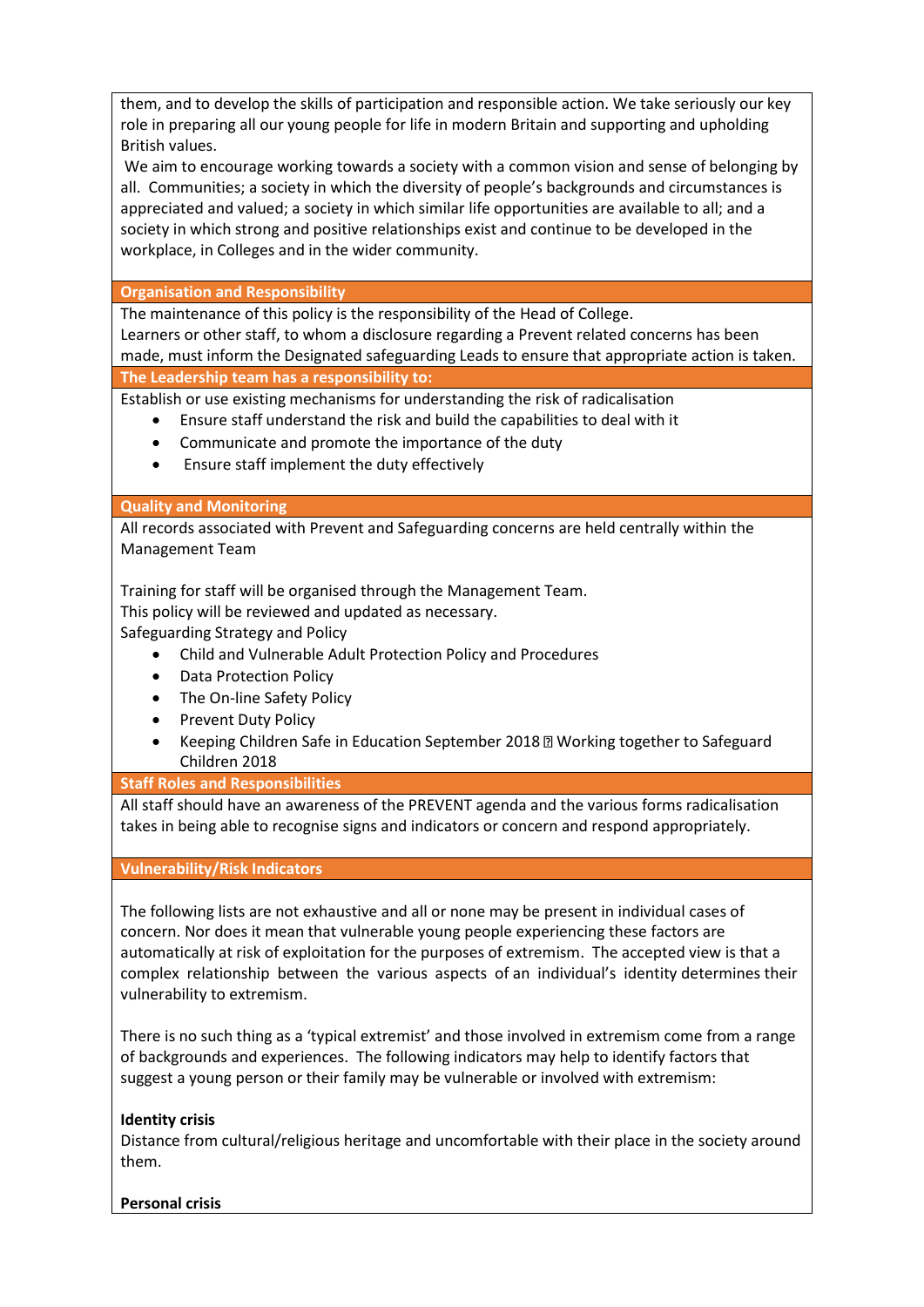Family tensions; sense of isolation; adolescence; low self- esteem; disassociating from existing friendship group and becoming involved with a new and different group of friends; searching for answers to questions about identity, faith and belonging.

# **Personal circumstances**

Migration; local community tensions; events affecting country or region of origin; alienation from UK values; having a sense of grievance that is triggered by personal experience of racism or discrimination or aspects of Government policy.

# **Unmet aspirations**

Perceptions of injustice; feeling of failure; rejection of civic life.

# **Criminality**

Experiences of imprisonment; poor resettlement/reintegration, previous involvement with criminal groups.

# **Access to extremist influences**

Reason to believe that the young person associates with those known to be involved in extremism Possession or distribution of extremist literature/other media material likely to incite racial/religious hatred or acts of violence **D** Use of closed network groups via electronic media for the purpose of extremist activity

# **Experiences, behaviours and influences**

- Experience of peer, social, family or faith group rejection
- International events in areas of conflict and civil unrest had a personal impact on the young person resulting in a noticeable change in behaviour
- Verbal or written support of terrorist attacks
- Extended periods of travel to international locations known to be associated with extremism
- Evidence of fraudulent identity/use of documents to support this
- Experience of disadvantage, discrimination or social exclusion
- History of criminal activity
- Pending a decision on their immigration/national status

# **More critical risk factors include:**

- Being in contact with extremist recruiters
- Articulating support for extremist causes or leaders
- Accessing extremist websites, especially those with a social networking element
- Possessing extremist literature
- Justifying the use of violence to solve societal issues
- Joining extremist organisations
- Significant changes to appearance/behaviour

# **Referral and Intervention Process**

Any identified concerns as the result of observed behaviour or reports of conversations to suggest that the young person supports terrorism and/or extremism, must be reported to the Prevent Lead or any member of Student support who are all Designated Safeguarding Leads.

# **The Prevent Leads are:**

• Lead – Ros Leach as Lead Designated Safeguarding Lead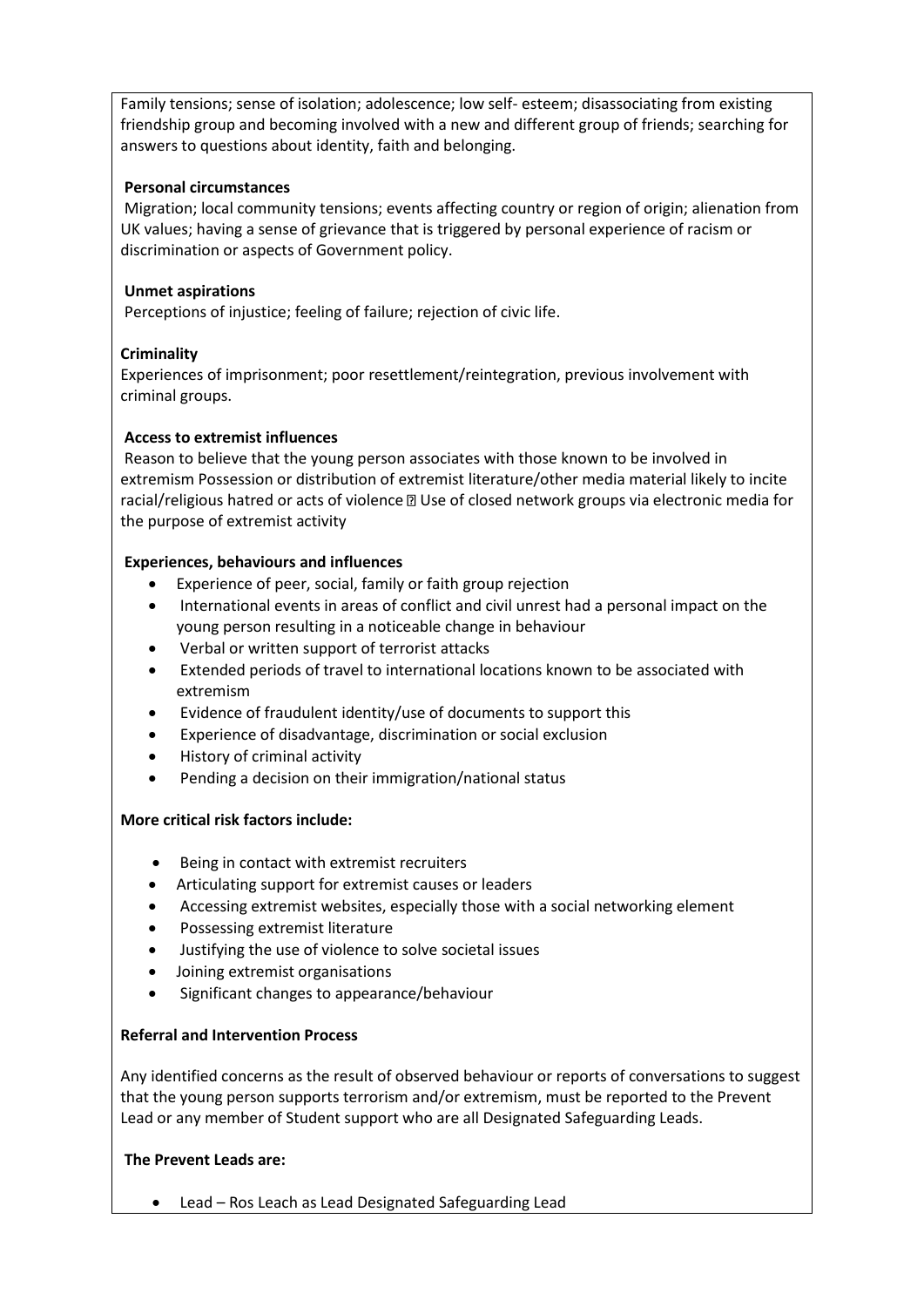• Designated Safeguarding Deputies Gordon Tilman, Jill Beacock, Lynsey Ritchie (for referrals)

Where a young person is thought to be in need/or at risk of significant harm, and/or where investigations need to be carried out, a referral to Children's Social Care will be made in line with the College Child and Vulnerable Adults Protection Policy and Procedures.

However, it should be recognised that concerns of this nature, in relation to violent extremism, are most likely to require a police investigation, as part of the Channel Panel process. As part of the referral process, the designated professional will also raise an electronic referral to the Kent Channel Coordinator a[t channel@kent.pnn.police.uk](mailto:channel@kent.pnn.police.uk)

# **Channel referral process**

Some concerns which are identified may have a security dimension to them. For this reason, it is important that liaison with the police forms an early part of all investigations. The Kent Prevent Police Team will carry out an initial assessment and, if appropriate, set up a multi- agency meeting to agree actions for supporting the individual.

If it is deemed that there are no concerns around radicalisation, appropriate and targeted support will be considered for the young person.

In Kent there is an adjacent Dove Tail process to the Channel referral process. Some cases that are not picked up by the Channel team may be more appropriately picked up by the Kent Dove Tail team.

The referral process is currently under review and a roll out programme is underway. Surrey in the South East is currently running a pilot on the new referral process. The College will continue to follow the current Channel Referral process.

# **Working in partnership**

Prevent work depends on effective partnership. To demonstrate effective compliance with the Prevent Duty, the College can demonstrate evidence of productive cooperation, in particular with local Prevent Co-ordinators, the police and local authorities, and co-ordination through existing multi-agency forums, for example the Prevent Steering Boards and Community Safety Partnerships.

# Freedom of Speech

The College will not suppress freedom to express controversial or unpopular views, provided that the expression of those views does not go beyond the articulation of points of view and does not constitute incitement to riot, insurrection, racial hatred, religious hatred, sexual harassment or other activities which are likely to cause a breach of the peace or public disorder or otherwise to be unlawful.

Whilst upholding the principles of freedom to express potentially controversial or unpopular views, the College will not permit its premises or resources to be used to promote or support extremism.

In considering whether to allow the expression of potentially controversial or unpopular views, the College shall also take account of its wider legal duties, in Particular the Equality Act 2010: Eliminate unlawful discrimination, harassment, victimisation and any other conduct that is prohibited by law.